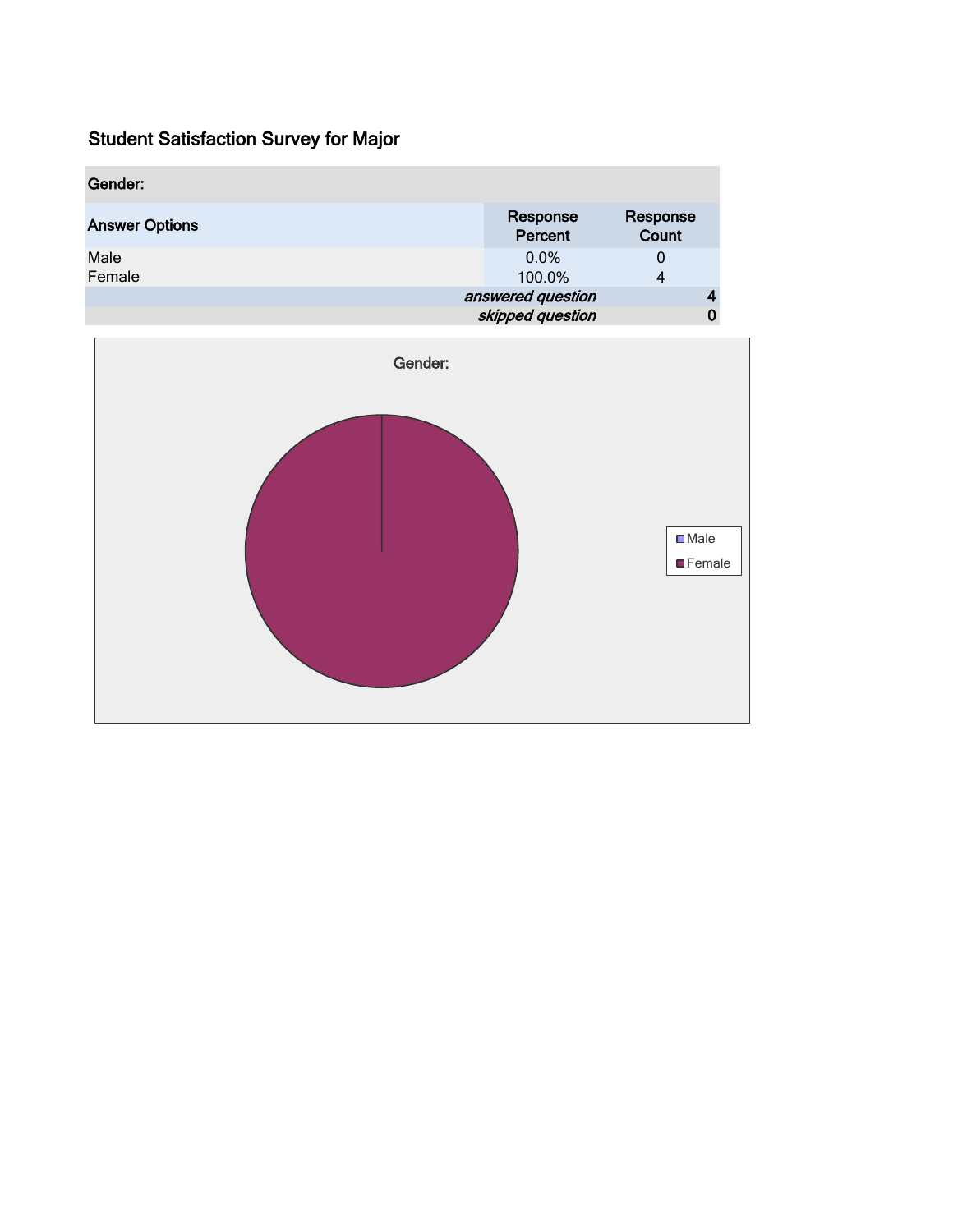| Campus:               |         |                                       |                   |   |
|-----------------------|---------|---------------------------------------|-------------------|---|
| <b>Answer Options</b> |         | Response<br>Percent                   | Response<br>Count |   |
| National              |         | 100.0%                                | $\sqrt{3}$        |   |
| Chuuk                 |         | 0.0%                                  | $\pmb{0}$         |   |
| Kosrae                |         | 0.0%                                  | $\pmb{0}$         |   |
| Pohnpei               |         | 0.0%                                  | $\pmb{0}$         |   |
| Yap                   |         | 0.0%                                  | $\mathbf 0$       |   |
|                       |         | answered question<br>skipped question | 3                 | 1 |
|                       |         |                                       |                   |   |
|                       | Campus: |                                       |                   |   |
|                       |         |                                       | <b>D</b> National |   |
|                       |         |                                       | ■Chuuk            |   |
|                       |         |                                       | <b>□</b> Kosrae   |   |
|                       |         |                                       | <b>O</b> Pohnpei  |   |
|                       |         |                                       | $\n  Yap\n$       |   |
|                       |         |                                       |                   |   |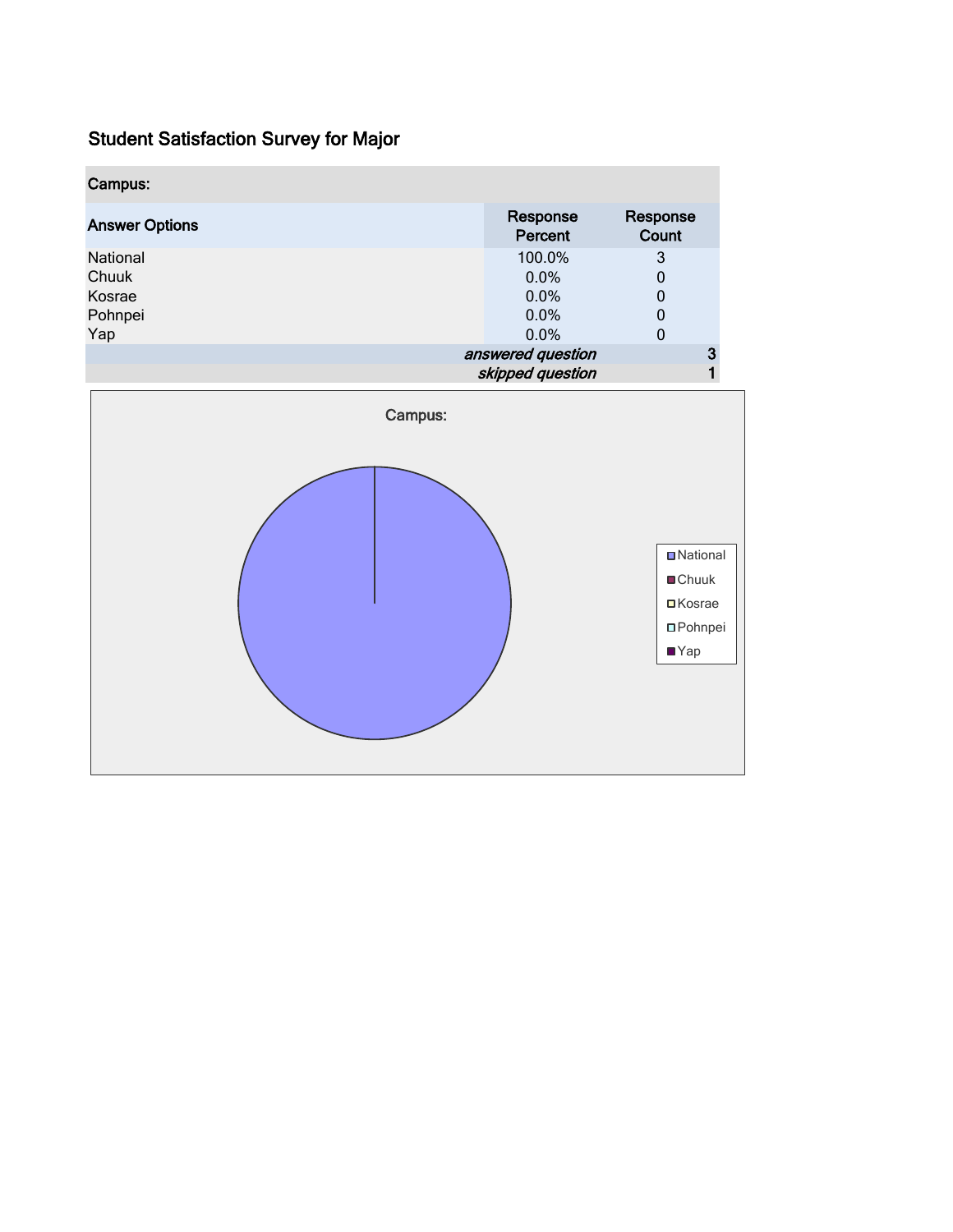| Major:                                                         |                                                  |                               |                                   |                                              |                                                 |                                                             |           |                             |                                                |                                                   |                             |                                         |                        |                    |                |
|----------------------------------------------------------------|--------------------------------------------------|-------------------------------|-----------------------------------|----------------------------------------------|-------------------------------------------------|-------------------------------------------------------------|-----------|-----------------------------|------------------------------------------------|---------------------------------------------------|-----------------------------|-----------------------------------------|------------------------|--------------------|----------------|
| Associate of Science (A.S.)                                    |                                                  |                               |                                   |                                              |                                                 |                                                             |           |                             |                                                |                                                   |                             |                                         |                        |                    |                |
| <b>Answer Options</b>                                          | Ag. & Nat. Res.<br>Management                    | Agriculture                   | <b>Business</b><br>Administration | Computer<br>Information<br><b>Systems</b>    | <b>Hospitality and</b><br>Tourism<br>Management | Marine<br>Science                                           | Nursing   | <b>Public Health</b>        | <b>Teacher</b><br>Education -<br>Elementary    | Response<br>Count                                 |                             |                                         |                        |                    |                |
| Majors:                                                        | $\Omega$                                         | $\Omega$                      | $\overline{2}$                    |                                              |                                                 | $\mathbf{0}$                                                | $\Omega$  | $\Omega$                    |                                                | $\overline{2}$                                    |                             |                                         |                        |                    |                |
| Associate of Arts (A.A.)                                       |                                                  |                               |                                   |                                              |                                                 |                                                             |           |                             |                                                |                                                   |                             |                                         |                        |                    |                |
| <b>Answer Options</b>                                          | <b>Health Career</b><br>Opportunities<br>Program | <b>Liberal Arts</b>           | Micronesian<br><b>Studies</b>     | <b>Teacher</b><br>Preparation                | <b>Response Count</b>                           |                                                             |           |                             |                                                |                                                   |                             |                                         |                        |                    |                |
| Majors:                                                        | $\mathbf{0}$                                     | $\mathbf 0$                   | $\mathbf 0$                       | $\mathbf{0}$                                 | $\overline{0}$                                  |                                                             |           |                             |                                                |                                                   |                             |                                         |                        |                    |                |
| Associate of Applied Science (A.A.S.)<br><b>Answer Options</b> | <b>Building</b>                                  | <b>Electronics</b>            | <b>Telecommunicat</b>             | Response                                     |                                                 |                                                             |           |                             |                                                |                                                   |                             |                                         |                        |                    |                |
|                                                                | Technology                                       | <b>Technology</b>             | ions                              | Count                                        |                                                 |                                                             |           |                             |                                                |                                                   |                             |                                         |                        |                    |                |
| Majors:                                                        | $\Omega$                                         |                               | $\Omega$                          | $\mathbf{0}$                                 |                                                 |                                                             |           |                             |                                                |                                                   |                             |                                         |                        |                    |                |
| Certificate of Achievement (C.A.)                              |                                                  |                               |                                   |                                              |                                                 |                                                             |           |                             |                                                |                                                   |                             |                                         |                        |                    |                |
| <b>Answer Options</b>                                          | Agriculture and<br>Food<br><b>Technology</b>     | <b>Basic Public</b><br>Health | Bookkeeping                       | <b>Building</b><br>Maintenance<br>and Repair | Cabinet<br><b>Making/Furniture</b><br>Making    | Career<br><b>Education:</b><br>Motor<br>Vehicle<br>Mechanic | Carpentry | Construction<br>Electricity | Electronic<br>Engineering<br><b>Technology</b> | Health<br><b>Assistant</b><br>Training<br>Program | Nursing<br><b>Assistant</b> | Refrigerator<br>and Air<br>Conditioning | Secretarial<br>Science | Trial<br>Counselor | Respon<br>Coun |
| Majors:                                                        | $\mathbf{0}$                                     | $\mathbf{0}$                  | $\mathbf{0}$                      | $\mathbf{0}$                                 | $\overline{0}$                                  | $\mathbf{0}$                                                | $\Omega$  | $\mathbf{0}$                | $\mathbf{0}$                                   | $\mathbf 0$                                       | $\Omega$                    | $\mathbf{0}$                            | $\mathbf{0}$           | $\mathbf{0}$       | $\mathbf{0}$   |
| Third-Year Certificate (T.Y.C)<br><b>Answer Options</b>        | Accounting                                       | General                       | <b>Public Health</b>              | <b>Teacher</b><br>Preparation -              | <b>Response Count</b>                           |                                                             |           |                             |                                                |                                                   |                             |                                         |                        |                    |                |
|                                                                |                                                  | <b>Business</b>               |                                   | Elementary                                   |                                                 |                                                             |           |                             |                                                |                                                   |                             |                                         |                        |                    |                |
| Majors:                                                        | $\overline{4}$                                   | $\mathbf 0$                   | $\mathbf 0$                       | 0                                            | $\overline{4}$                                  |                                                             |           |                             |                                                |                                                   |                             |                                         |                        |                    |                |

Majors: Answer Options Bachelor of Arts (B.A.)

Elementary Response<br>
Education Count<br>
0 0

|                   | Question      |
|-------------------|---------------|
|                   | <b>Totals</b> |
| answered question |               |
| skipped question  |               |

Secretarial Trial Response<br>Science Counselor Count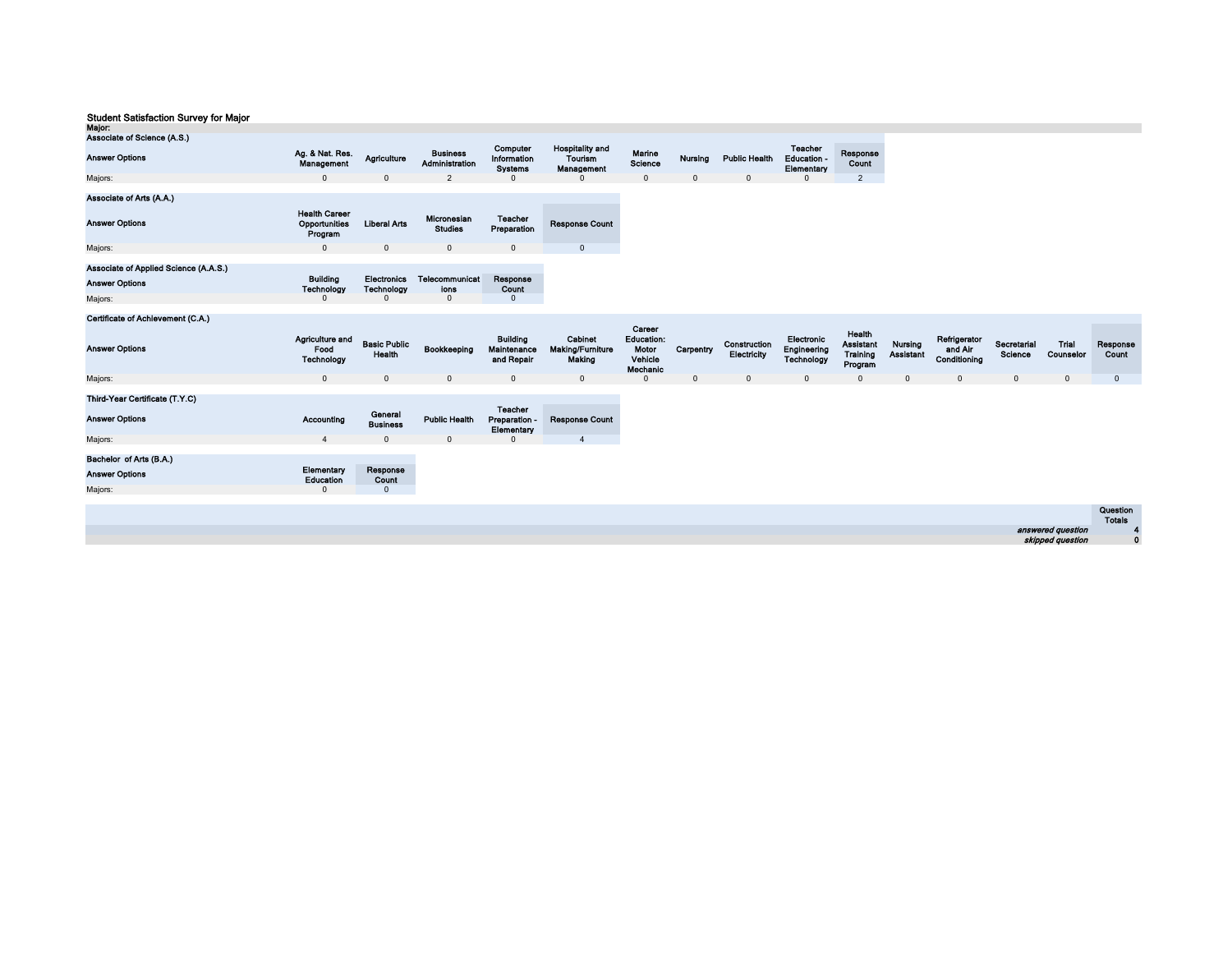| <b>State of Origin:</b> |                   |                     |                   |   |  |
|-------------------------|-------------------|---------------------|-------------------|---|--|
| <b>Answer Options</b>   |                   | Response<br>Percent | Response<br>Count |   |  |
| Chuuk                   |                   | 0.0%                | 0                 |   |  |
| Kosrae                  |                   | 0.0%                | 0                 |   |  |
| Pohnpei                 |                   | 100.0%              | 4                 |   |  |
| Yap                     |                   | $0.0\%$             | 0                 |   |  |
| Other (please specify)  |                   |                     | 0                 |   |  |
|                         | answered question |                     |                   |   |  |
|                         |                   | skipped question    |                   | 0 |  |